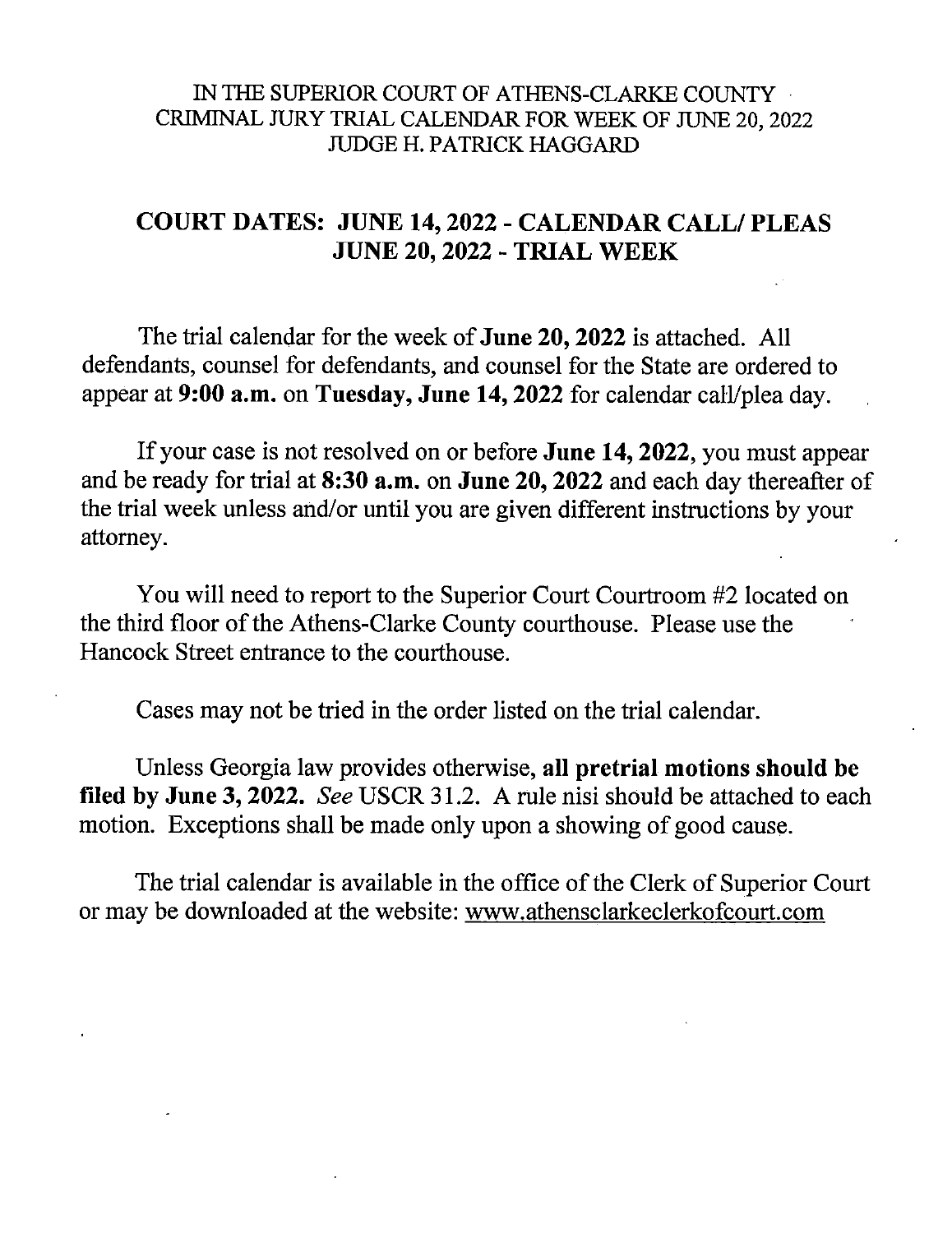June 20, 2022 08:30AM Judge: H. PATRICK HAGGARD

| 1.) | <b>SU21CR0779-H</b>              | STATE OF GEORGIA vs. CALVIN LOUIS BROWN JR.                          |                 |                  |               |  |
|-----|----------------------------------|----------------------------------------------------------------------|-----------------|------------------|---------------|--|
|     |                                  | Offense Date: 2/20/2020                                              |                 |                  | DOB: 2/5/1991 |  |
|     |                                  | Count 1.) FELONY MURDER                                              |                 |                  |               |  |
|     |                                  | Count 2.) FELONY MURDER                                              |                 |                  |               |  |
|     |                                  | Count 3.) AGGRAVATED ASSAULT                                         |                 |                  |               |  |
|     |                                  | Count 4.) AGGRAVATED ASSAULT                                         |                 |                  |               |  |
|     |                                  | Count 5.) AGGRAVATED ASSAULT                                         |                 |                  |               |  |
|     |                                  | Count 6.) AGGRAVATED ASSAULT                                         |                 |                  |               |  |
|     |                                  | Count 7.) AGGRAVATED ASSAULT                                         |                 |                  |               |  |
|     |                                  | Count 8.) AGGRAVATED ASSAULT                                         |                 |                  |               |  |
|     |                                  | Count 9.) AGGRAVATED ASSAULT                                         |                 |                  |               |  |
|     |                                  | Count 10.) AGGRAVATED ASSAULT                                        |                 |                  |               |  |
|     |                                  | Count 11.) AGGRAVATED ASSAULT                                        |                 |                  |               |  |
|     |                                  | Count 12.) CRIMINAL DAMAGE TO PROPERTY IN THE<br><b>FIRST DEGREE</b> |                 |                  |               |  |
|     |                                  | Count 13.) FIREARM/KNIFE POSSESSION DURING<br>CRIME/ATTEMPT CRIM     |                 |                  |               |  |
|     |                                  | Count 14.) CONVICTED FELON/1ST OFFENDER<br>ATTEMPTED PURCHASE FA     |                 |                  |               |  |
|     | Attorney                         |                                                                      |                 |                  |               |  |
|     |                                  | Attorney for Defendant RACHEL MARIA WILLIAMS                         |                 |                  |               |  |
|     |                                  | Attorney for State S. TYLER NORMANDIA                                |                 |                  |               |  |
| 2.) | <b>SU21CR0784-H</b>              | <b>STATE OF GEORGIA vs. MADISYN HOPE HUDSON</b>                      |                 |                  |               |  |
|     |                                  | Offense Date: 4/1/2017                                               |                 |                  |               |  |
|     |                                  | Count 1.) AGGRAVATED SODOMY - COMMIT SODOMY<br>WITH FORCE AND A      |                 |                  |               |  |
|     |                                  | Count 2.) CHILD MOLESTATION                                          |                 |                  |               |  |
|     | <b>Attorney</b>                  |                                                                      |                 |                  |               |  |
|     |                                  | Attorney for Defendant KIM T STEPHENS                                |                 |                  |               |  |
|     | Attorney for State ZAINE THISTLE |                                                                      |                 |                  |               |  |
|     | <b>BONDSMAN</b>                  |                                                                      | <b>BOND AMT</b> | <b>BOND DATE</b> |               |  |
|     | LIBERTY BONDING COMPANY,         |                                                                      | \$11,200.00     | 6/22/2021        |               |  |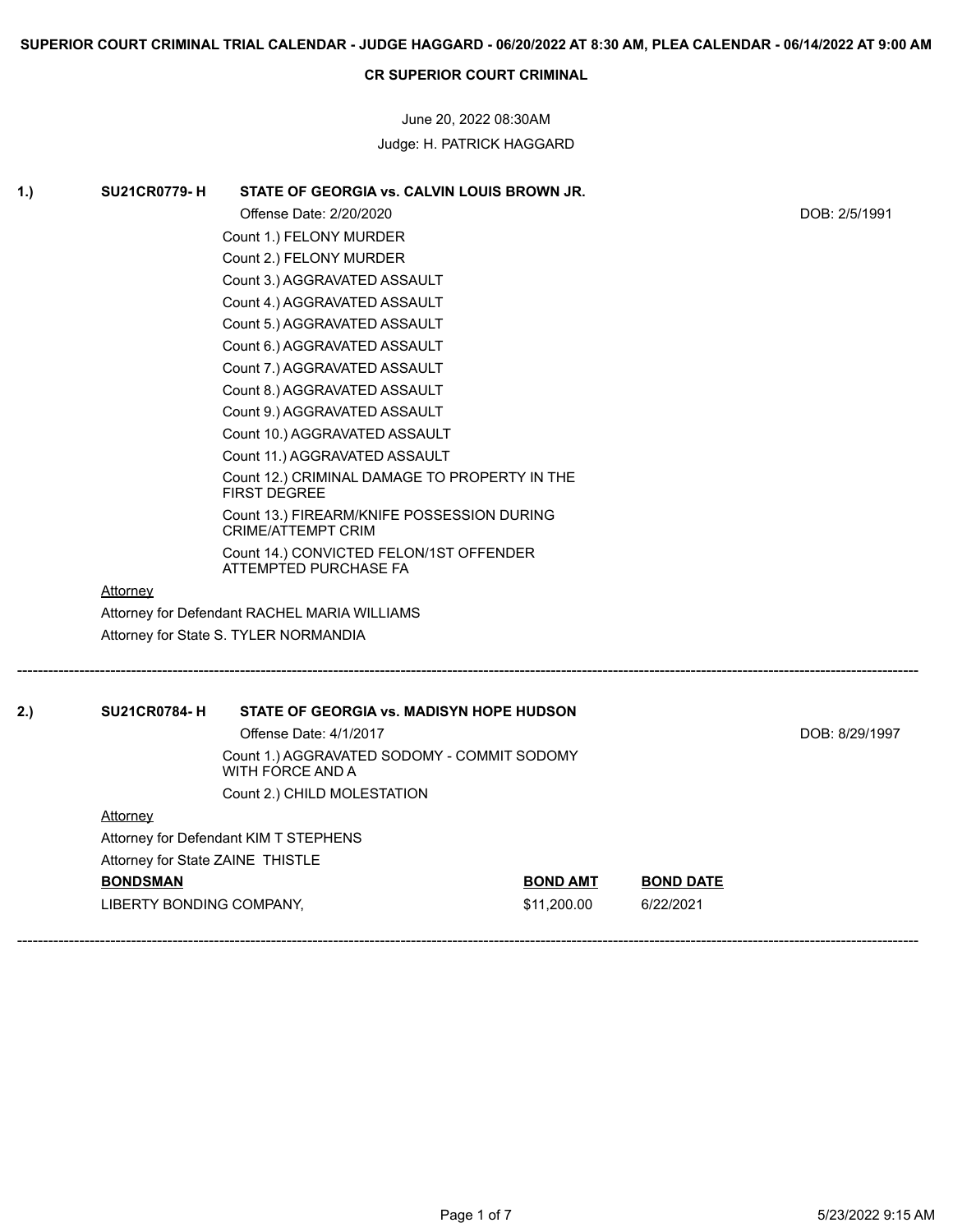June 20, 2022 08:30AM Judge: H. PATRICK HAGGARD

| 3.) | <b>SU21CR0631-H</b><br><b>Attorney</b>       | STATE OF GEORGIA vs. RICKY DEAN DAVIS<br>Offense Date: 10/27/2021<br>Count 1.) RAPE<br>Count 2.) CRIMINAL ATTEMPT TO COMMIT A FELONY<br>-16-4-1<br>Count 3.) FALSE IMPRISONMENT<br>Count 4.) SEXUAL BATTERY<br>Count 5.) BATTERY-MISD<br>Attorney for Defendant RACHEL MARIA WILLIAMS |                 |                  | DOB: 12/23/1960 |  |
|-----|----------------------------------------------|---------------------------------------------------------------------------------------------------------------------------------------------------------------------------------------------------------------------------------------------------------------------------------------|-----------------|------------------|-----------------|--|
|     | Attorney for State ZAINE THISTLE             |                                                                                                                                                                                                                                                                                       |                 |                  |                 |  |
|     | <b>BONDSMAN</b>                              |                                                                                                                                                                                                                                                                                       | <b>BOND AMT</b> | <b>BOND DATE</b> |                 |  |
|     | DAVIS, COLENIA                               |                                                                                                                                                                                                                                                                                       | \$11,200.00     | 12/17/2020       |                 |  |
| 4.) | <b>SU22CR0038-H</b>                          | DOB: 5/16/1993                                                                                                                                                                                                                                                                        |                 |                  |                 |  |
|     |                                              |                                                                                                                                                                                                                                                                                       |                 |                  |                 |  |
|     |                                              |                                                                                                                                                                                                                                                                                       |                 |                  |                 |  |
|     | <b>Attorney</b>                              |                                                                                                                                                                                                                                                                                       |                 |                  |                 |  |
|     | Attorney for Defendant JEREMIAH ROBERTS      |                                                                                                                                                                                                                                                                                       |                 |                  |                 |  |
|     | Attorney for State S. TYLER NORMANDIA        |                                                                                                                                                                                                                                                                                       |                 |                  |                 |  |
|     | <b>BONDSMAN</b>                              |                                                                                                                                                                                                                                                                                       | <b>BOND AMT</b> | <b>BOND DATE</b> |                 |  |
|     |                                              | CLASSIC CITY BONDING COMPANY,                                                                                                                                                                                                                                                         | \$11,200.00     | 10/27/2021       |                 |  |
| 5.) | <b>SU21CR0712-H</b>                          | DOB: 9/20/1991                                                                                                                                                                                                                                                                        |                 |                  |                 |  |
|     | <b>Attorney</b>                              |                                                                                                                                                                                                                                                                                       |                 |                  |                 |  |
|     | Attorney for Defendant RACHEL MARIA WILLIAMS |                                                                                                                                                                                                                                                                                       |                 |                  |                 |  |
|     | Attorney for State ZAINE THISTLE             |                                                                                                                                                                                                                                                                                       |                 |                  |                 |  |
|     | <b>BONDSMAN</b>                              |                                                                                                                                                                                                                                                                                       | <b>BOND AMT</b> | <b>BOND DATE</b> |                 |  |
|     | BROWN, DYLAN                                 |                                                                                                                                                                                                                                                                                       | \$0.00          | 3/11/2021        |                 |  |
|     |                                              |                                                                                                                                                                                                                                                                                       |                 |                  |                 |  |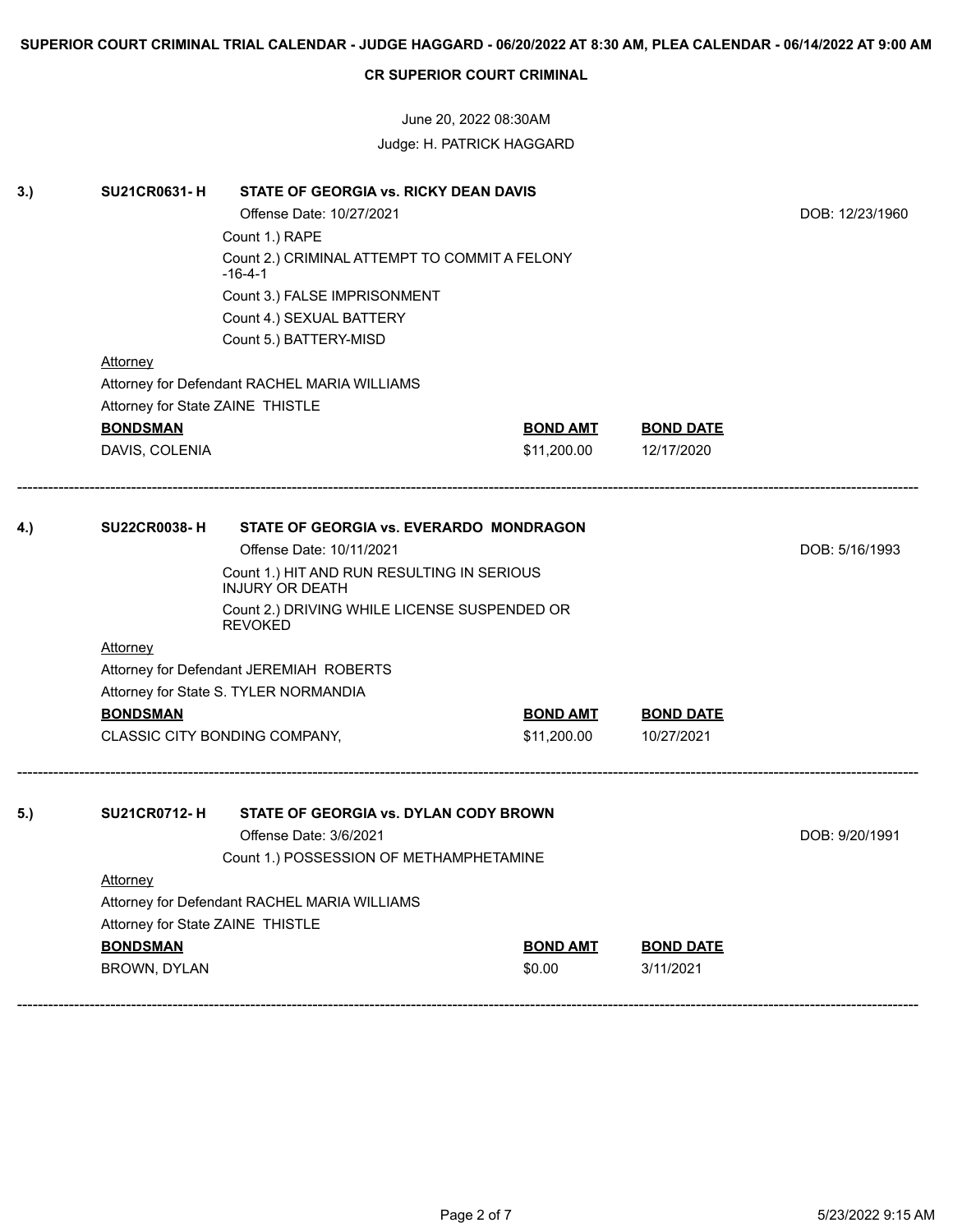June 20, 2022 08:30AM Judge: H. PATRICK HAGGARD

| 6.) | <b>SU22CR0102-H</b>                          |                                                 |                 |                  |                |
|-----|----------------------------------------------|-------------------------------------------------|-----------------|------------------|----------------|
|     |                                              | DOB: 11/3/1975                                  |                 |                  |                |
|     |                                              |                                                 |                 |                  |                |
|     |                                              |                                                 |                 |                  |                |
|     | Attorney                                     |                                                 |                 |                  |                |
|     |                                              | Attorney for Defendant RACHEL MARIA WILLIAMS    |                 |                  |                |
|     | Attorney for State ZAINE THISTLE             |                                                 |                 |                  |                |
|     | <b>BONDSMAN</b>                              |                                                 | <u>BOND AMT</u> | <b>BOND DATE</b> |                |
|     | DOUBLE O BONDING COMPANY,                    |                                                 | \$5,700.00      | 1/5/2022         |                |
| 7.) | <b>SU22CR0079-H</b>                          |                                                 |                 |                  |                |
|     |                                              | DOB: 2/2/1943                                   |                 |                  |                |
|     |                                              |                                                 |                 |                  |                |
|     | <b>Attorney</b>                              | Count 1.) AGGRAVATED ASSAULT                    |                 |                  |                |
|     | Attorney for State S. TYLER NORMANDIA        |                                                 |                 |                  |                |
|     | Attorney for Defendant JEREMIAH ROBERTS      |                                                 |                 |                  |                |
|     | <b>BONDSMAN</b>                              |                                                 | <b>BOND AMT</b> | <b>BOND DATE</b> |                |
|     | BOND JAMES BOND INC,                         |                                                 | \$5,700.00      | 7/14/2021        |                |
| 8.) | <b>SU22CR0107-H</b>                          | STATE OF GEORGIA vs. MATTHEW HARRISON JOHENKINS |                 |                  |                |
|     |                                              | Offense Date: 1/7/2021                          |                 |                  | DOB: 8/12/1975 |
|     | Count 1.) AGGRAVATED ASSAULT                 |                                                 |                 |                  |                |
|     |                                              |                                                 |                 |                  |                |
|     | Attorney                                     |                                                 |                 |                  |                |
|     | Attorney for Defendant RACHEL MARIA WILLIAMS |                                                 |                 |                  |                |
|     | Attorney for State ZAINE THISTLE             |                                                 |                 |                  |                |
|     | <b>BONDSMAN</b>                              |                                                 | <b>BOND AMT</b> | <b>BOND DATE</b> |                |
|     | BOND JAMES BOND INC,                         |                                                 | \$3,500.00      | 11/12/2021       |                |
|     |                                              |                                                 |                 |                  |                |
|     |                                              |                                                 |                 |                  |                |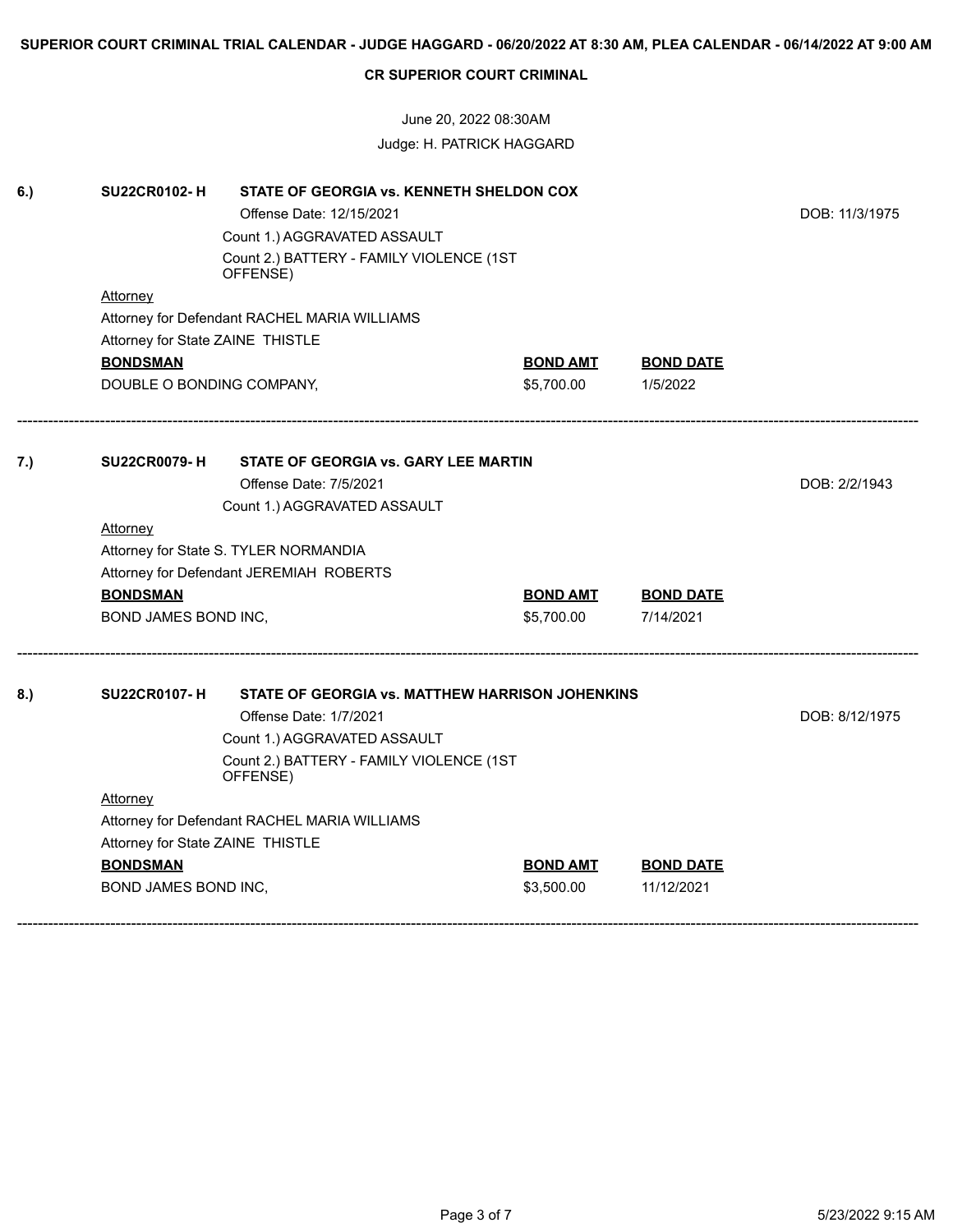June 20, 2022 08:30AM Judge: H. PATRICK HAGGARD

| 9.)  | <b>SU22CR0051-H</b>                          |                                                |                 |                  |               |
|------|----------------------------------------------|------------------------------------------------|-----------------|------------------|---------------|
|      |                                              | DOB: 9/6/2000                                  |                 |                  |               |
|      |                                              |                                                |                 |                  |               |
|      |                                              | Count 2.) FINANCIAL TRANSACTION CARD FRAUD     |                 |                  |               |
|      |                                              |                                                |                 |                  |               |
|      | <b>Attorney</b>                              |                                                |                 |                  |               |
|      | Attorney for State ZAINE THISTLE             |                                                |                 |                  |               |
|      |                                              | Attorney for Defendant FREDDRELL R GREEN       |                 |                  |               |
|      | <b>BONDSMAN</b>                              |                                                | <b>BOND AMT</b> | <b>BOND DATE</b> |               |
|      |                                              | CLASSIC CITY BONDING COMPANY,                  | \$2,400.00      | 9/19/2020        |               |
|      | CHAN-SERALDE, JESSICA                        |                                                | \$1,300.00      | 9/19/2020        |               |
| 10.  | <b>SU22CR0103-H</b>                          | STATE OF GEORGIA vs. BRANDON ALTWUAN ETCHISON  |                 |                  |               |
|      |                                              | DOB: 9/20/1991                                 |                 |                  |               |
|      |                                              |                                                |                 |                  |               |
|      |                                              |                                                |                 |                  |               |
|      |                                              |                                                |                 |                  |               |
|      |                                              |                                                |                 |                  |               |
|      | <b>Attorney</b>                              |                                                |                 |                  |               |
|      | Attorney for State ZAINE THISTLE             |                                                |                 |                  |               |
|      | Attorney for Defendant RACHEL MARIA WILLIAMS |                                                |                 |                  |               |
|      | <b>BONDSMAN</b>                              |                                                | <b>BOND AMT</b> | <b>BOND DATE</b> |               |
|      | BOND JAMES BOND INC,                         |                                                | \$2,950.00      | 3/5/2021         |               |
| 11.) | <b>SU22CR0122-H</b>                          | STATE OF GEORGIA vs. NAAJIY ABDULATIF MUHAMMAD |                 |                  |               |
|      |                                              | Offense Date: 12/24/2020                       |                 |                  | DOB: 1/6/1990 |
|      |                                              |                                                |                 |                  |               |
|      |                                              |                                                |                 |                  |               |
|      | <b>Attorney</b>                              |                                                |                 |                  |               |
|      | Attorney for State S. TYLER NORMANDIA        |                                                |                 |                  |               |
|      | Attorney for Defendant JEREMIAH ROBERTS      |                                                |                 |                  |               |
|      | <b>BONDSMAN</b>                              |                                                | <b>BOND AMT</b> | <b>BOND DATE</b> |               |
|      | DOUBLE O BONDING COMPANY,                    |                                                | \$1,300.00      | 12/31/2020       |               |
|      | MUHAMMAD, NAAJIY                             |                                                | \$1,300.00      | 12/31/2020       |               |
|      |                                              |                                                |                 |                  |               |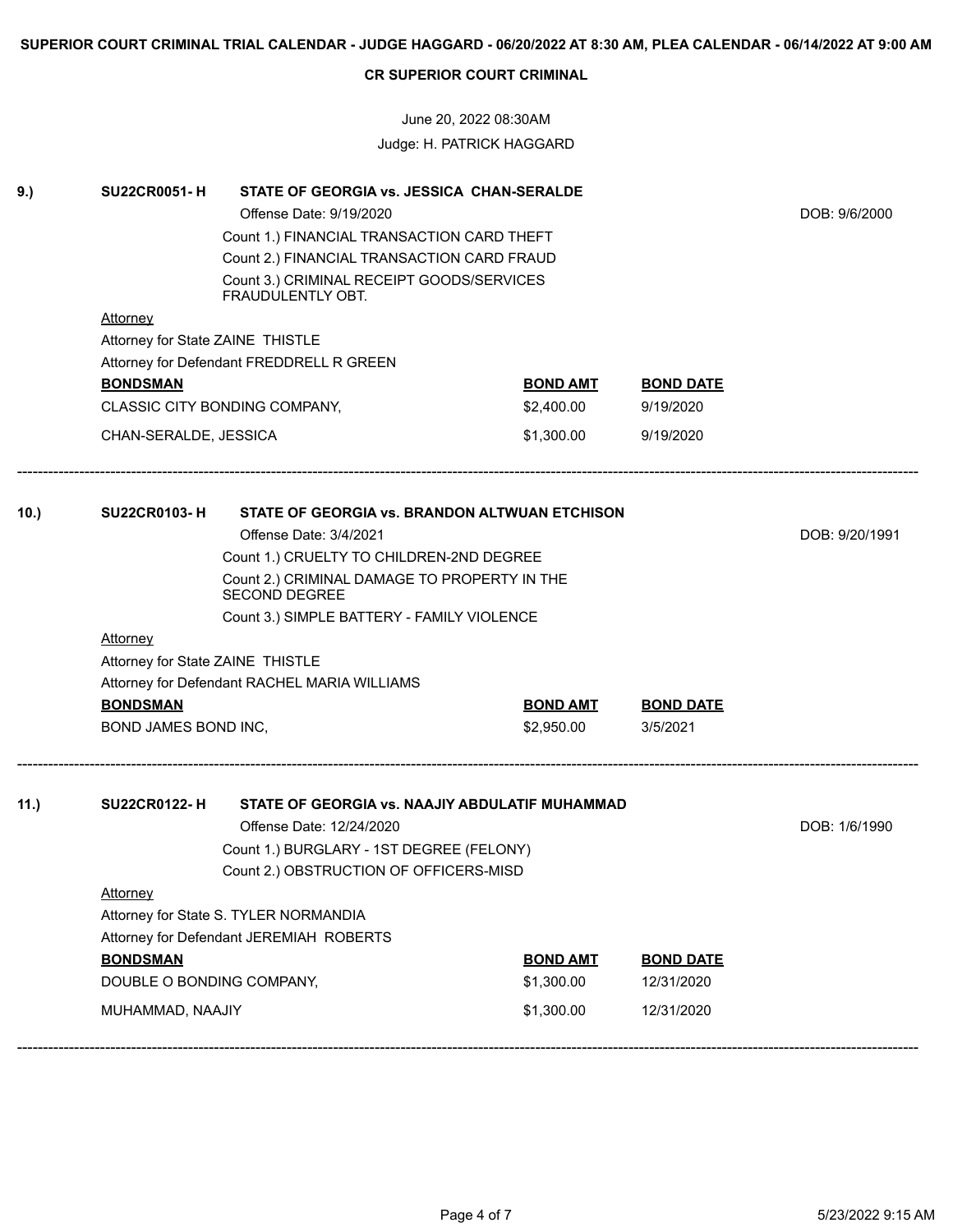June 20, 2022 08:30AM Judge: H. PATRICK HAGGARD

| 12.) | <b>SU22CR0164-H</b>                          | STATE OF GEORGIA vs. DEQUAVIS OMORROW SMITH                               |                               |                  |                |  |  |
|------|----------------------------------------------|---------------------------------------------------------------------------|-------------------------------|------------------|----------------|--|--|
|      |                                              | DOB: 10/12/2001                                                           |                               |                  |                |  |  |
|      |                                              |                                                                           |                               |                  |                |  |  |
|      |                                              |                                                                           |                               |                  |                |  |  |
|      |                                              |                                                                           |                               |                  |                |  |  |
|      |                                              |                                                                           |                               |                  |                |  |  |
|      |                                              |                                                                           |                               |                  |                |  |  |
|      |                                              |                                                                           |                               |                  |                |  |  |
|      | <b>Attorney</b>                              |                                                                           |                               |                  |                |  |  |
|      |                                              | Attorney for State S. TYLER NORMANDIA                                     |                               |                  |                |  |  |
|      |                                              | Attorney for Defendant JEREMIAH ROBERTS                                   |                               |                  |                |  |  |
|      | <b>BONDSMAN</b>                              |                                                                           | <b>BOND AMT</b>               | <b>BOND DATE</b> |                |  |  |
|      | BOND JAMES BOND INC,                         |                                                                           | \$3,500.00                    | 7/10/2021        |                |  |  |
|      | SMITH, DEQUAVIS                              |                                                                           | \$0.00                        | 7/10/2021        |                |  |  |
|      |                                              | CoDefendant: TARQUINNIOUS KAREEM MACK                                     |                               |                  |                |  |  |
| 13.) | <b>SU22CR0106-H</b>                          |                                                                           |                               |                  |                |  |  |
|      |                                              | DOB: 1/1/1975                                                             |                               |                  |                |  |  |
|      |                                              |                                                                           |                               |                  |                |  |  |
|      | <b>Attorney</b>                              |                                                                           |                               |                  |                |  |  |
|      | Attorney for State ZAINE THISTLE             |                                                                           |                               |                  |                |  |  |
|      |                                              | Attorney for Defendant RACHEL MARIA WILLIAMS                              |                               |                  |                |  |  |
|      | <b>BONDSMAN</b>                              |                                                                           | <b>BOND AMT</b>               | <b>BOND DATE</b> |                |  |  |
|      |                                              | CLASSIC CITY BONDING COMPANY,                                             | \$5,700.00                    | 11/3/2021        |                |  |  |
| 14.) | <b>SU22CR0105-H</b>                          | STATE OF GEORGIA vs. CHRISTOPHER D. HOWARD                                |                               |                  |                |  |  |
|      |                                              |                                                                           |                               |                  | DOB: 8/25/1986 |  |  |
|      |                                              | Offense Date: 11/13/2021<br>Count 1.) THEFT BY RECEIVING STOLEN PROPERTY- |                               |                  |                |  |  |
|      |                                              |                                                                           |                               |                  |                |  |  |
|      |                                              | Count 2.) RECKLESS CONDUCT                                                |                               |                  |                |  |  |
|      | <b>Attorney</b>                              |                                                                           |                               |                  |                |  |  |
|      |                                              | Attorney for State ZAINE THISTLE                                          |                               |                  |                |  |  |
|      | Attorney for Defendant RACHEL MARIA WILLIAMS |                                                                           |                               |                  |                |  |  |
|      | <b>BONDSMAN</b>                              |                                                                           | <b>BOND AMT</b><br>\$6,800.00 | <b>BOND DATE</b> |                |  |  |
|      | BOND JAMES BOND INC,                         |                                                                           |                               |                  |                |  |  |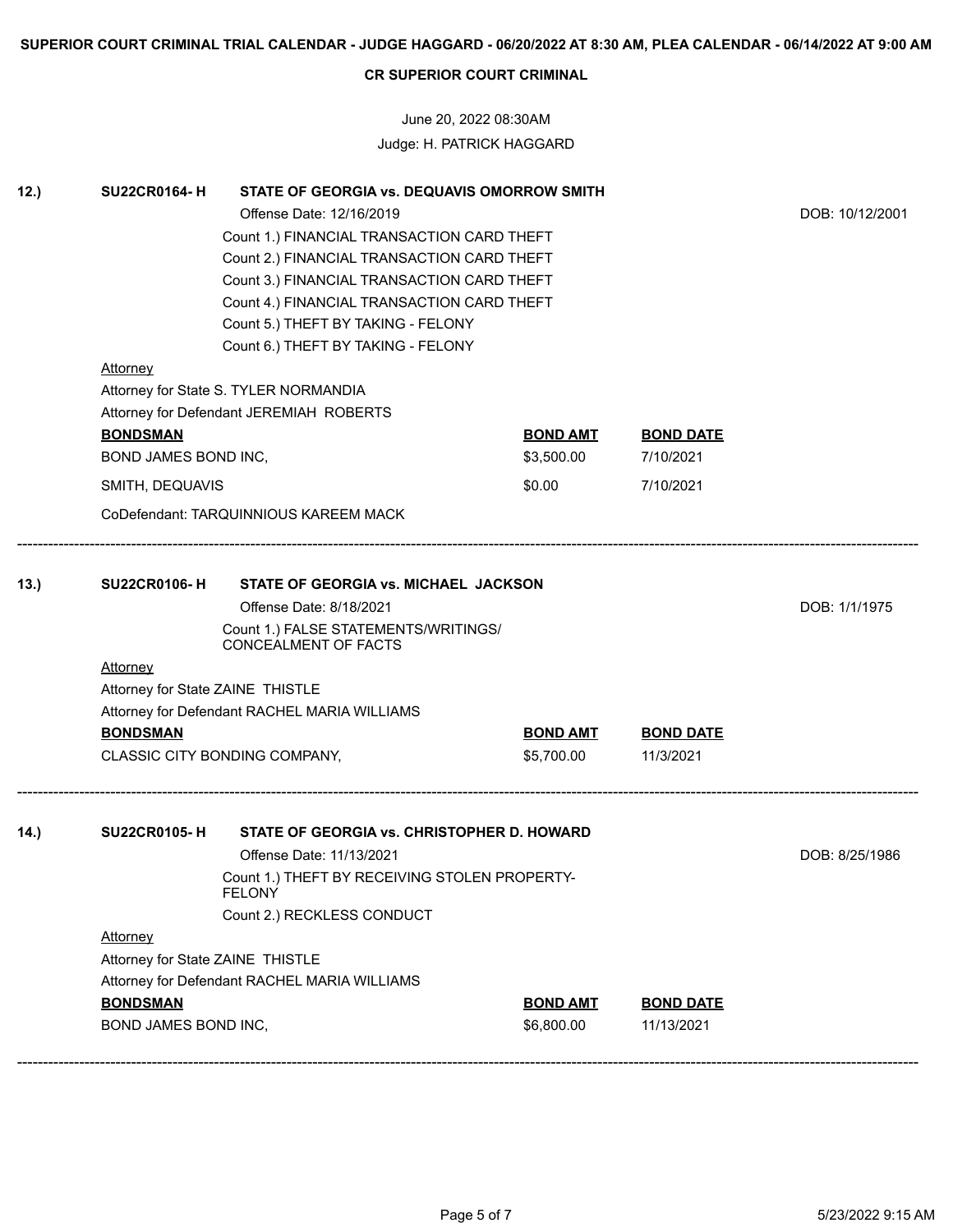June 20, 2022 08:30AM Judge: H. PATRICK HAGGARD

| 15.) | <b>SU22CR0100-H</b>              | STATE OF GEORGIA vs. NIGEL BURKE BROWN                           |                 |                  |                |  |  |
|------|----------------------------------|------------------------------------------------------------------|-----------------|------------------|----------------|--|--|
|      |                                  | Offense Date: 11/4/2021                                          |                 |                  | DOB: 12/2/1984 |  |  |
|      |                                  | Count 1.) POSSESSION OF A SCHEDULE I OR II WITH<br><b>INTENT</b> |                 |                  |                |  |  |
|      |                                  | Count 2.) CRIMINAL SOLICITATION                                  |                 |                  |                |  |  |
|      |                                  | Count 3.) PANDERING - MISDEMEANOR                                |                 |                  |                |  |  |
|      | Attorney                         |                                                                  |                 |                  |                |  |  |
|      |                                  | Attorney for Defendant RACHEL MARIA WILLIAMS                     |                 |                  |                |  |  |
|      | Attorney for State ZAINE THISTLE |                                                                  |                 |                  |                |  |  |
|      | <b>BONDSMAN</b>                  |                                                                  | <b>BOND AMT</b> | <b>BOND DATE</b> |                |  |  |
|      | <b>BROWN, NIGEL</b>              |                                                                  | \$0.00          | 1/8/2022         |                |  |  |
|      |                                  |                                                                  |                 |                  |                |  |  |
|      |                                  |                                                                  |                 |                  |                |  |  |